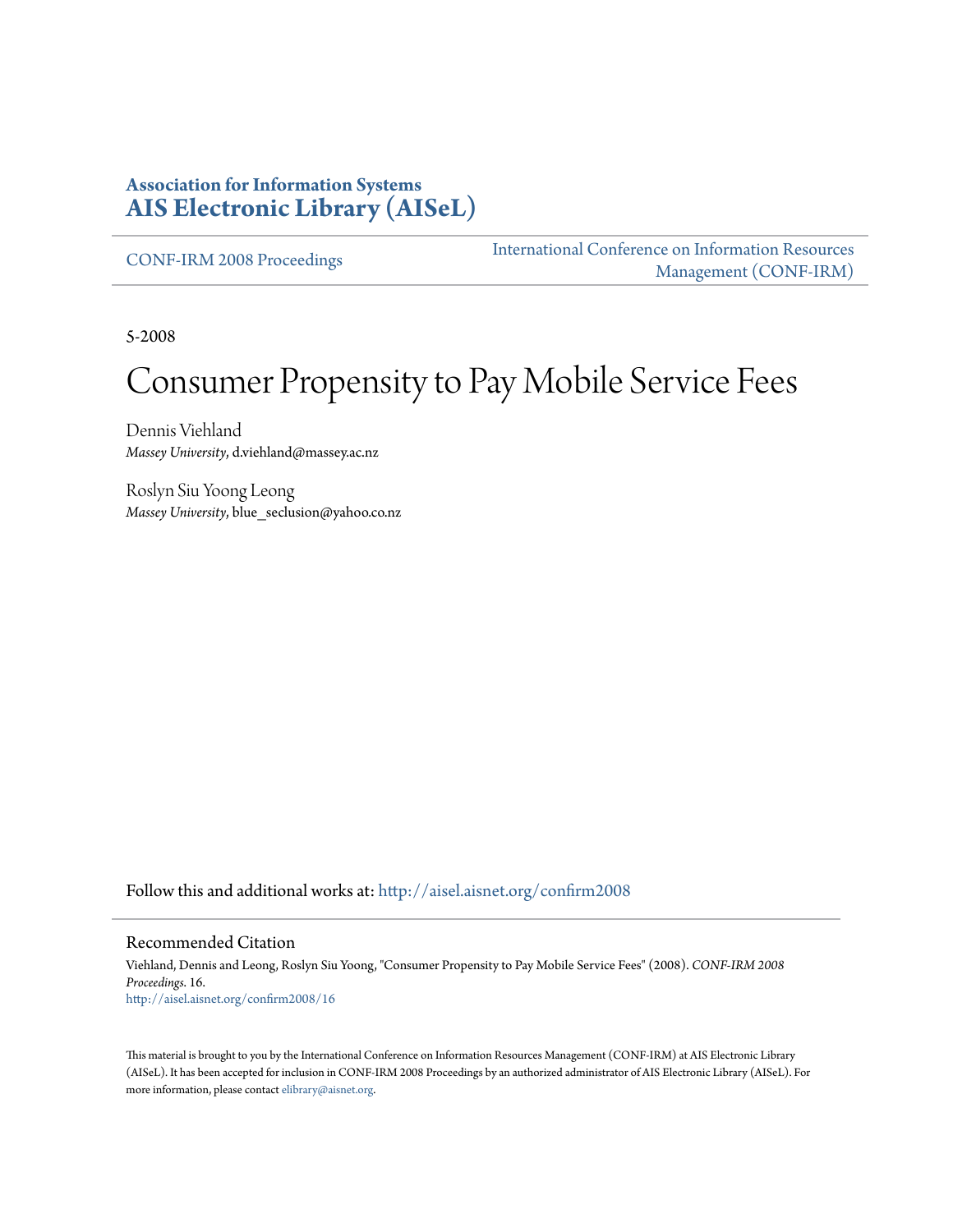## **24F. Consumer Propensity to Pay Mobile Service Fees**

| Dennis Viehland         | Roslyn Siu Yoong Leong     |
|-------------------------|----------------------------|
| Massey University       | Massey University          |
| d.viehland@massey.ac.nz | blue_seclusion@yahoo.co.nz |

#### *Abstract*

Numerous studies have explored consumer adoption of mobile payments from a variety of perspectives – security, convenience, and perceived ease of use and usefulness. A few studies have concluded that cost contributes to consumer adoption of m-payments, but not explored this factor in any detail. This study (a) offers exploratory research on specific reasons why consumers do or don't use mobile payments and (b) examines the propensity of consumers to pay mobile service fees under a variety of realistic scenarios. The study finds that the top reason why consumers don't use mobile payments is dislike for paying service fees. Research results also show that consumers are quite price sensitive to making mobile payments when a service fee is charged, except when urgent or when no alternative payment method exists.

## *Keywords*

mobile payments, mobile service fees, mobile business, mobile commerce, ARPU

## **1. Introduction**

A number of factors are contributing to the increasing use of mobile payments. From a consumer perspective, the value proposition of mobile payments is derived from the availability of the mobile phone – everyone has one and carries it everywhere – and the convenience of making a cash-like payment and having a record of the transaction. From a business perspective, a key value proposition for mobile payments is derived from the potential for micropayments. Mobile network operators (MNO) already have billing systems that track micropayments (e.g., a 20 cent text message) so mobile phones are especially well placed when billing small amounts (e.g., a parking meter, a vending machine) at low transaction costs (Hinds, 2004).

Mobile network operators usually charge for the convenience of mobile payments by adding a service fee to each transaction. This increases ARPU (average revenue per user), a key measure of profitability in the mobile phone industry. MNOs are eager to increase ARPU in this way, especially since global mobile payment transactions are estimated to grow rapidly to be worth £20 billion (US\$39 billion) by 2008 ("M-payments predicted", 2004).

What are the circumstances in which consumers are willing to pay mobile service fees? What is their propensity to pay these fees? How much are they willing to pay? This study addresses these questions in a small country context.

#### **1.1 Purpose of the Study**

The principal purpose of this study is to assess the propensity of consumers to pay mobile service fees. The study examines this question from two perspectives. First, what are the external factors why consumers do and don't use mobile payments? Second, how much are consumers willing to pay for the ability to make m-payments?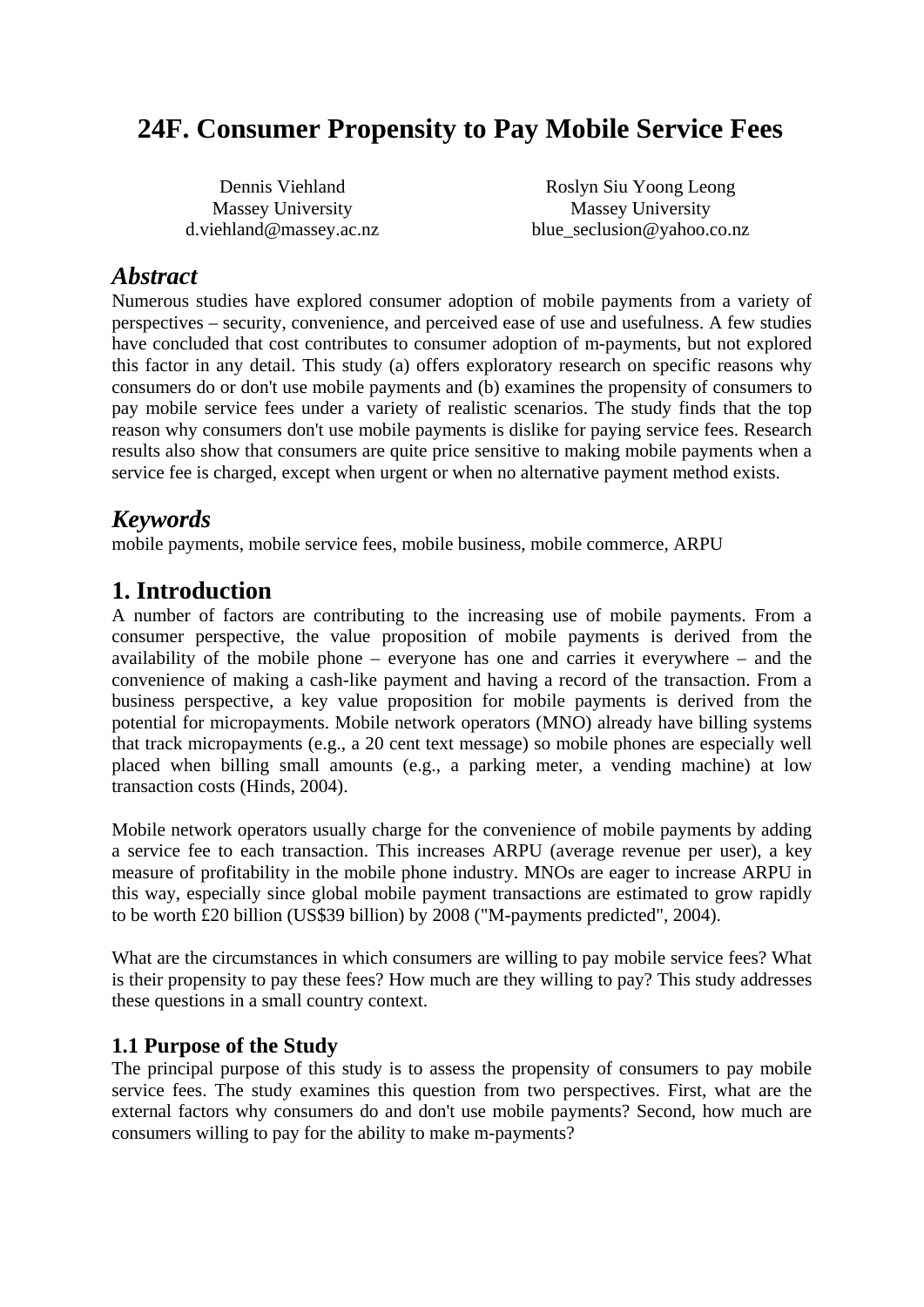In this study, a mobile service fee is defined as the extra surcharge a mobile network operator adds to a mobile payment transaction. The surcharge is usually justified as provision of the service for the convenience of the consumer. This is highlighted by the fact that in many instances the consumer can pay cash without incurring a service fee, but for various reasons (e.g., no coins available, need a transactional record) the consumer elects to make the payment via their mobile phone. From an MNO perspective, the service fee also partly covers the risk from consumer fraud or nonpayment. The MNO usually pays the third party (e.g., the vending machine owner, the parking authority) the payment shortly after it has been paid by the consumer, but in a few cases the consumer may default on the payment to the MNO. A service fee helps recover these financial losses.

This study examines cellular m-payment – the use of a mobile telephone and associated services, especially text messaging, to make a consumer purchase (Dewan & Chen, 2005). Other forms of mobile payment exist, either using other devices (e.g., proximity contact cards, RFID tag, laptop computer on wireless network) or for other purposes (e.g., person-toperson mobile banking, bill payment by mobile phone), but these are not considered in the current study.

#### **1.2 Mobile Services Fees in New Zealand**

The mobile network industry in New Zealand is a duopoly. Two mobile network operators – Vodafone New Zealand and Telecom New Zealand – have approximately equal shares of the market. Currently the Vodafone network is based on GSM (Global System for Mobile Communication) and the Telecom network utilizes CDMA (Code Division Multiple Access), but in May 2007 Telecom announced that it will move to a GSM-based network within five years. Additionally, in December 2007 NZ Communications announced it will launch New Zealand's third MNO in late 2008.

In this context, the following paragraphs describe the fees that Vodafone and Telecom customers pay for mobile services. Consumers also can purchase mobile minutes (Vodafone) and download ring tones and songs (Telecom and Vodafone) through mobile payment schemes, but no fees are charged for these services.

*TXT-a-Park* allows a consumer to use their mobile phone to pay for permission to park a vehicle in an on-street location for an allotted period of time (i.e., a parking meter payment). Briefly, a parking meter code and desired payment is texted to the parking authority and a parking receipt is printed for placement on the vehicle's dashboard. The payment and a 50 cent service fee is deducted from the prepaid balance or charged to the user's mobile phone account. Txt-a-Park is available in both Wellington and Auckland on both the Vodafone NZ and Telecom NZ networks.

*mTicket* sells ticket to certain events over the Vodafone network. After initiating the purchase via a text message (e.g., "text this event number to 858") and confirming it with a "buy" text message, a reply text message contains a booking number that is shown at the venue to gain entry. The cost of the ticket and a \$2-2.50 per ticket service fee is charged to the user's Vodafone account or prepay balance. (Note: most ticket sellers in NZ charge a similar service fee.)

This paper is organized as follows. An introduction to the topic, the purpose of the study, and the mobile service fees that New Zealand mobile phone users currently pay have been summarized in this initial section. A brief literature review is presented in the next section,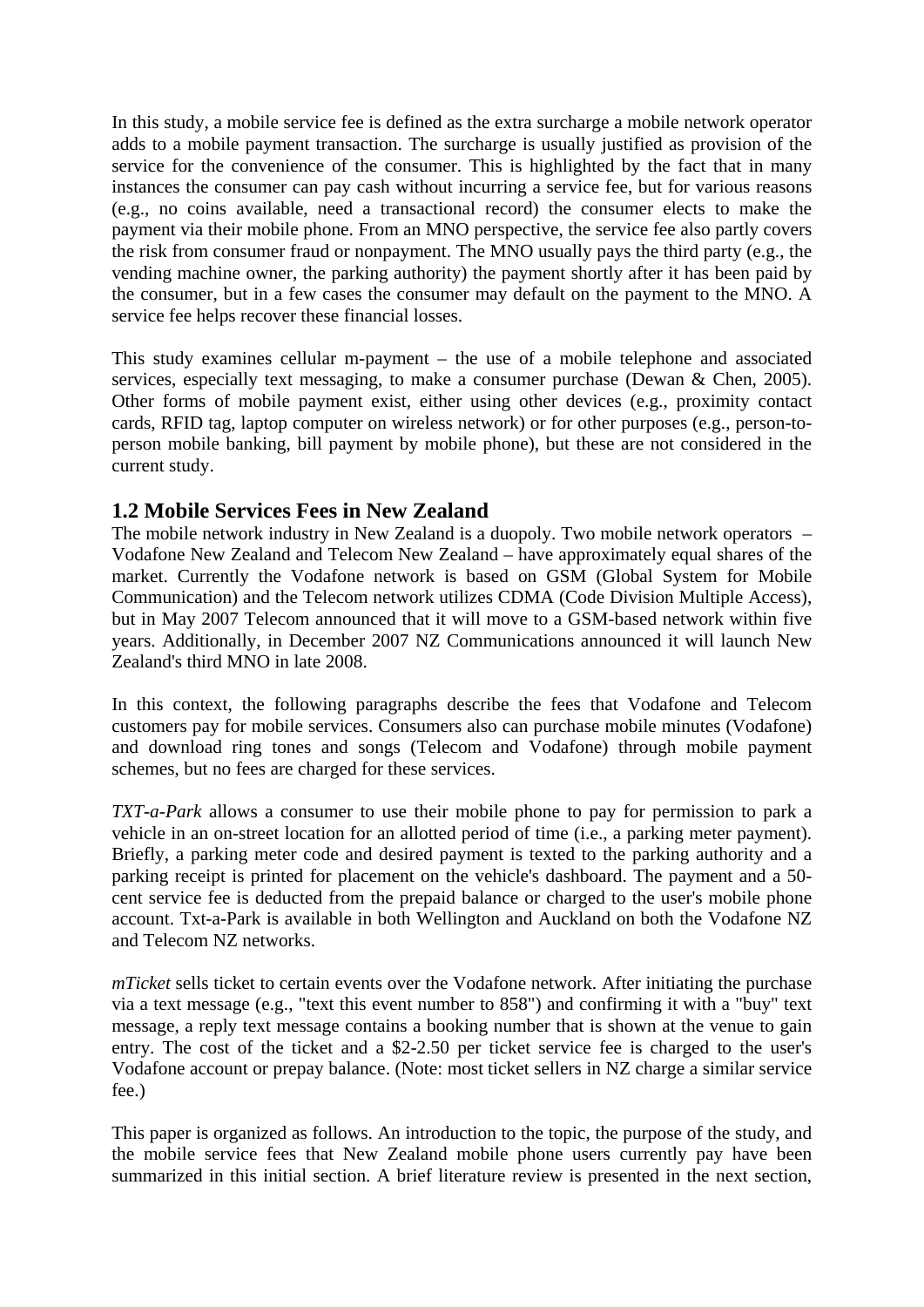followed by the research methodology. The rest of the paper provides a comprehensive description of the results, followed by concluding thoughts.

## **2. Previous Research in Mobile Payments**

Mobile payments is emerging as a popular research topic. Previous studies in the area of consumer acceptance and adoption have focused on security (Antovski & Gusev, 2003; Dewan & Chen, 2005; Kreyer, Pousttchi & Turowski, 2003; Lee, Kou & Hu, 2005; Pousttchi & Zenker, 2003), convenience (Dewan & Chen, 2005; Kreyer, Pousttchi & Turowski, 2003; Pousttchi & Zenker, 2003; Teo, Fraunholz & Unnithan, 2005), and perceived ease of use and usefulness (Antovski & Gusev, 2003; Dewan & Chen, 2005; Teo, Fraunholz & Unnithan, 2005; Zmijewska, 2005). The findings of most of these studies can be summarized by saying that in order for mobile payments to succeed, they must be secure (both in reality and consumer perception), convenient, and easy to use. A few studies have examined cost as a contributing factor to adoption of mobile payments (Antovski & Gusev, 2003; Kreyer, Pousttchi & Turowski, 2003; Zmijewska, 2005; van der Kar & van der Duin, 2004; Pousttchi & Zenker, 2003), but none of these studies have examined the propensity of consumers to pay mobile service fees under a variety of realistic scenarios, as is done in this study.

## **3. Research Methodology**

An electronic, self-administered questionnaire was used in this study. The survey method is appropriate for this study as it provides a quantitative description of attitudes, experiences, and opinions of the sample population (Creswell, 2003). It is an efficient way of gathering data using a standard set of questions.

The target population was all mobile phone users in New Zealand. The Web-based survey was available during October and November 2006 and was widely advertised in the local student and academic communities and at the popular Web site Textvouchers.com, which includes subscribers from throughout New Zealand. In the end, 132 usable responses were received and are the basis for the results presented in the next section.

## **4. Results**

#### **4.1 Consumer Willingness to Use Mobile Payments**

For the first time in any study we are aware of, this study conducted exploratory research on the underlying reasons why consumers do or don't use mobile payments and the ranked results are shown in Tables 1 and 2.

| No coins available                       | 59.6% |
|------------------------------------------|-------|
| Convenience of buying goods and services | 37.5% |
| Easier than cash                         | 36.0% |
| Trying new technologies                  | 31.6% |
| Novelty of using m-payments              | 28.7% |
| Easy to learn and simple to use          | 24.3% |
| Better quality obtained                  | 17.6% |

**Table 1**: Reasons for using mobile payments

Not unexpectedly, convenience is a key reason why many consumers would chose to use mobile payments – convenience is included in some aspects of the top three reasons that consumers will use mobile payments. By far, the largest proportion (60%) use mobile phones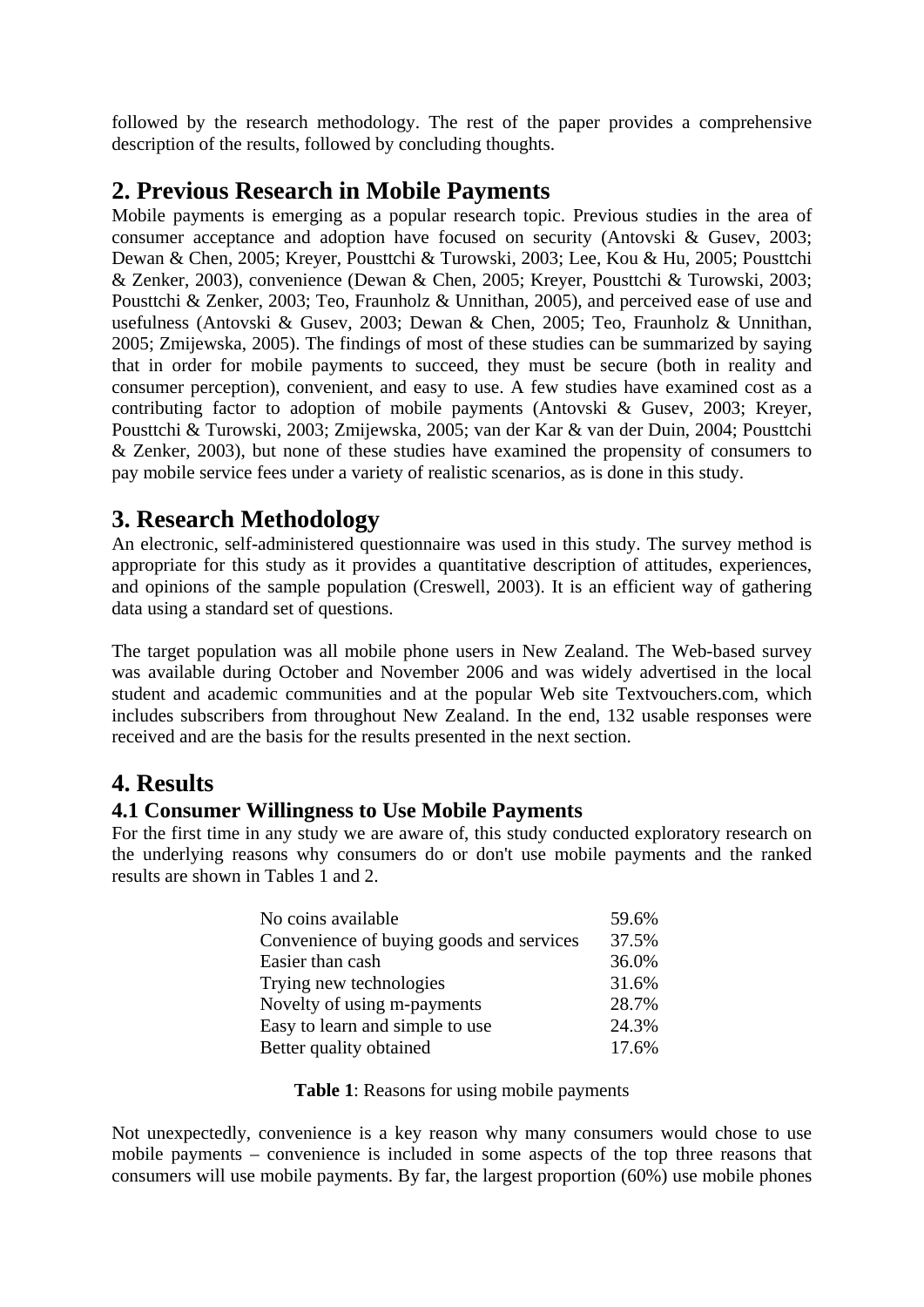for the most convenient reason of all – they have no other option. Another reason, supported by anecdotal evidence, is that NZ consumers like to "give it a go" and try any new payment option at least once (32%). However, mobile service operators need to realize that if the service does not live up to expectations, it is unlikely that the consumer will repeat the process, something that is essential to maintaining and growing ARPU.

| Dislike paying for service fees                             | 61.0% |
|-------------------------------------------------------------|-------|
| Proper security is probably lacking                         | 30.2% |
| Easier to pay with cash                                     | 30.2% |
| Service is easy to use, but registration is too troublesome | 29.4% |
| Try new technology later                                    | 14.7% |
| Don't want to change how things are usually done            | 11.0% |
| Do not like sending text messages                           | 5.2%  |
| Do not know how to send text messages                       | 2.9%  |
| Can't be bothered trying new things                         | 2.2%  |

**Table 2**: Reasons for not using mobile payments

Table 2 explores the reasons why people would not use mobile payments. A large majority (61%) of respondents are opposed to paying service fees (this will be explored in more depth in the next section). Approximately equal percentages (30%) cite security, the convenience of using cash, and burdensome registration processes as problems.

#### **4.2 Consumer Propensity to Pay for Mobile Service Fees**

A key question for both the authors of this study and the mobile phone operators who support these m-payment services is the willingness of the consumer to pay service fees usually associated with m-payments. Tables 3 and 4 show the maximum service fee respondents are willing to pay for selected goods and services.

|          |                | NZ\$4.00 parking NZ\$2.00 drink from a |
|----------|----------------|----------------------------------------|
|          | display ticket | vending machine                        |
| No fee   | 41.2%          | 50.0%                                  |
| 20 cents | 33.1%          | 28.7%                                  |
| 50 cents | 12.5%          | 5.9%                                   |
| 70 cents | 0.7%           | 0.0%                                   |
| \$1.00   | 12.5%          | 15.4%                                  |

Table 3: Maximum amount of service fee a consumer is willing to pay for a…

Table 3 includes two small purchases – typical prices for one hour of parking (NZ\$4) and a juice or soda drink (NZ\$2). Currently in New Zealand, consumers pay a \$0.50 fee for a parking ticket and mobile payments for vending machines are currently not offered.

For a \$4.00 parking ticket, 13% of respondents would pay the current service fee of 50c and 33% would be willing to pay the lesser charge of 20c charge. The largest proportion (41%) would not pay any service fee. A similar pattern is evident for the \$2 drink except that a surprising percentage (15%) are willing to pay a maximum of \$1.00, which is fifty percent of the price of the drink. In economic terms, these individuals are quite price insensitive to the service fee and/or they may have visualized an urgent situation in which they are willing to pay a high service fee to be able to quench their thirst.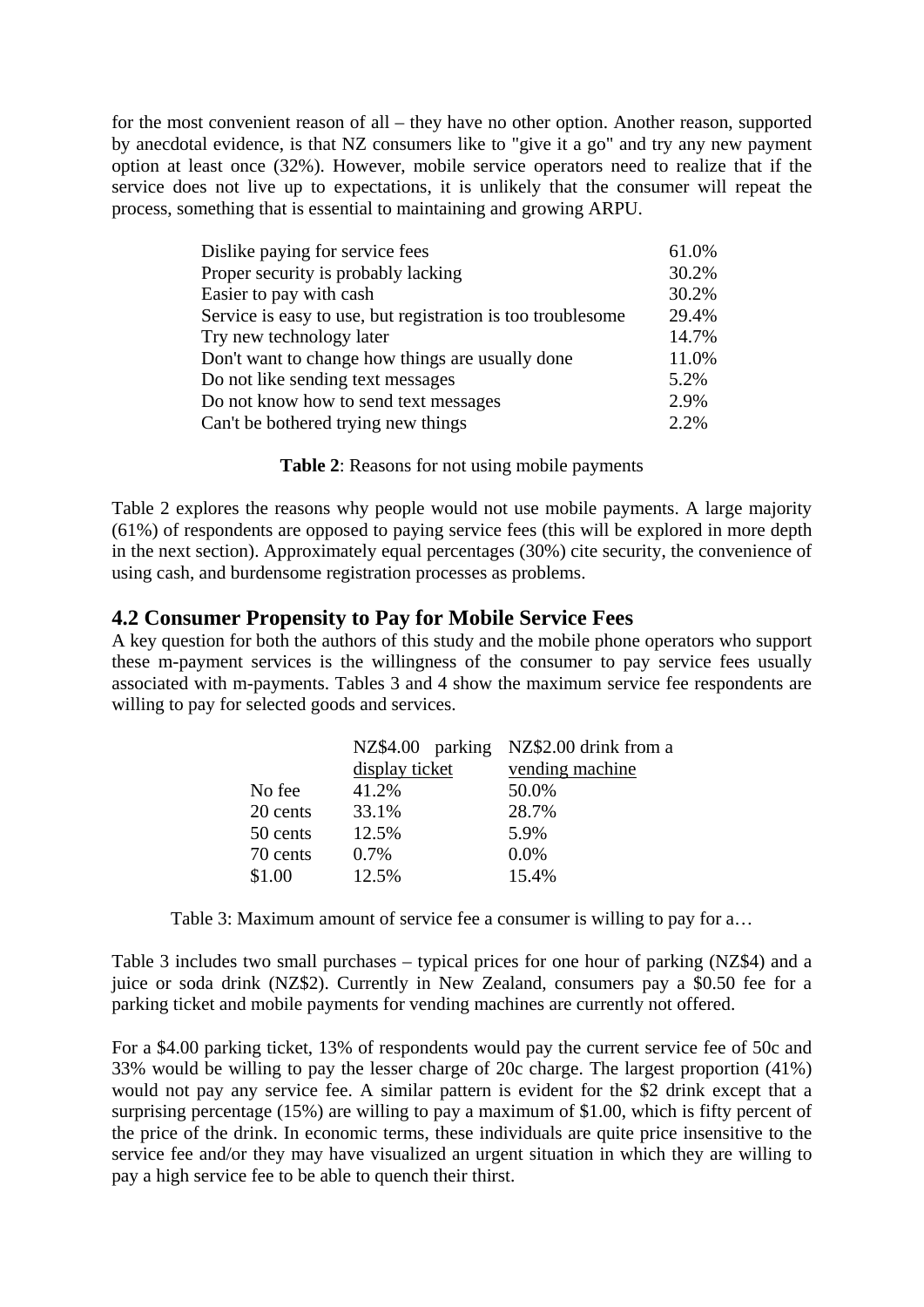|          | <b>Utilities</b>     |       | bill Concert ticket Concert ticket bought        |
|----------|----------------------|-------|--------------------------------------------------|
|          | (water, electricity) |       | <u>bought in advance on the day of the event</u> |
| No fee   | 41.9%                | 32.4% | 27.2%                                            |
| 50 cents | 27.9%                | 25.0% | 14.0%                                            |
| \$1.00   | 10.3%                | 15.4% | 18.4%                                            |
| \$1.50   | 2.9%                 | 6.6%  | 3.7%                                             |
| \$2.00   | 8.1%                 | 10.3% | 13.2%                                            |
| \$2.50   | $0.0\%$              | 1.5%  | 2.2%                                             |
| \$3.00   | 8.8%                 | 8.8%  | 21.3%                                            |

**Table 4**: Maximum amount of service fee the consumer is willing to pay for a…

The products and services in Table 4 are substantially more costly and more variable than in Table 3 – concert tickets can cost \$30-150. Accordingly, a higher set of service fees has been applied (NZ consumers currently pay \$2-2.50 to use Vodafone's mTicket service and all major ticket sellers charge a similar fee, usually \$2). Table 4 also introduces the variable of time sensitivity in regard to the purchase of a concert ticket.

Consumers are quite price sensitive in regard to payment of utility bills – only 20% are willing to pay more than  $$1 - at least in part because there are a large variety of payment$ options, including automatic deduction from a bank account. A larger number of mobile phone owners (27%) are willing to pay more than \$1 for a concert ticket bought more than one day in advance and 40% are willing to more than \$1 for a concert ticket purchased on the same day, so as to get one of the best remaining seats. As expected, consumers are time sensitive in their willingness to pay service fees for mobile payments.

## **5. Conclusion**

The first contribution of this study is exploration of a variety of factors that explain why consumers use or don't use mobile payments (Tables 1 and 2). Further research to refine and better qualify these factors is needed.

A second contribution is assessing consumer propensity to pay service fees when making a mobile payment. Specifically, consumers are quite price sensitive to making mobile payments when a service fee is charged, except when urgent (e.g., on the day of the concert, in Table 4) or there is no alternative (e.g., no coins available, in Table 2).

The findings of this study will be especially useful for MNOs interested in increasing ARPU through mobile payments and merchants who wish to provide mobile payment systems to their customers.

## *References*

Antovski, L., & Gusev, M. (2003). M-payments. *Proceedings of the 25th International Conference on Information Technology Interfaces*. Cavtat, Croatia, June 16-19, 95-100.

- Creswell, J. W. (2003). *Research design: Qualitative, quantitative, and mixed method approache*s (2nd ed.). Thousand Oaks, California: Sage.
- Dewan, S., & Chen, L. (2005). Mobile payment adoption in the US: A cross-industry, crossplatform solution. *Journal of Information Privacy and Security*, (*1*)2, 4-28.